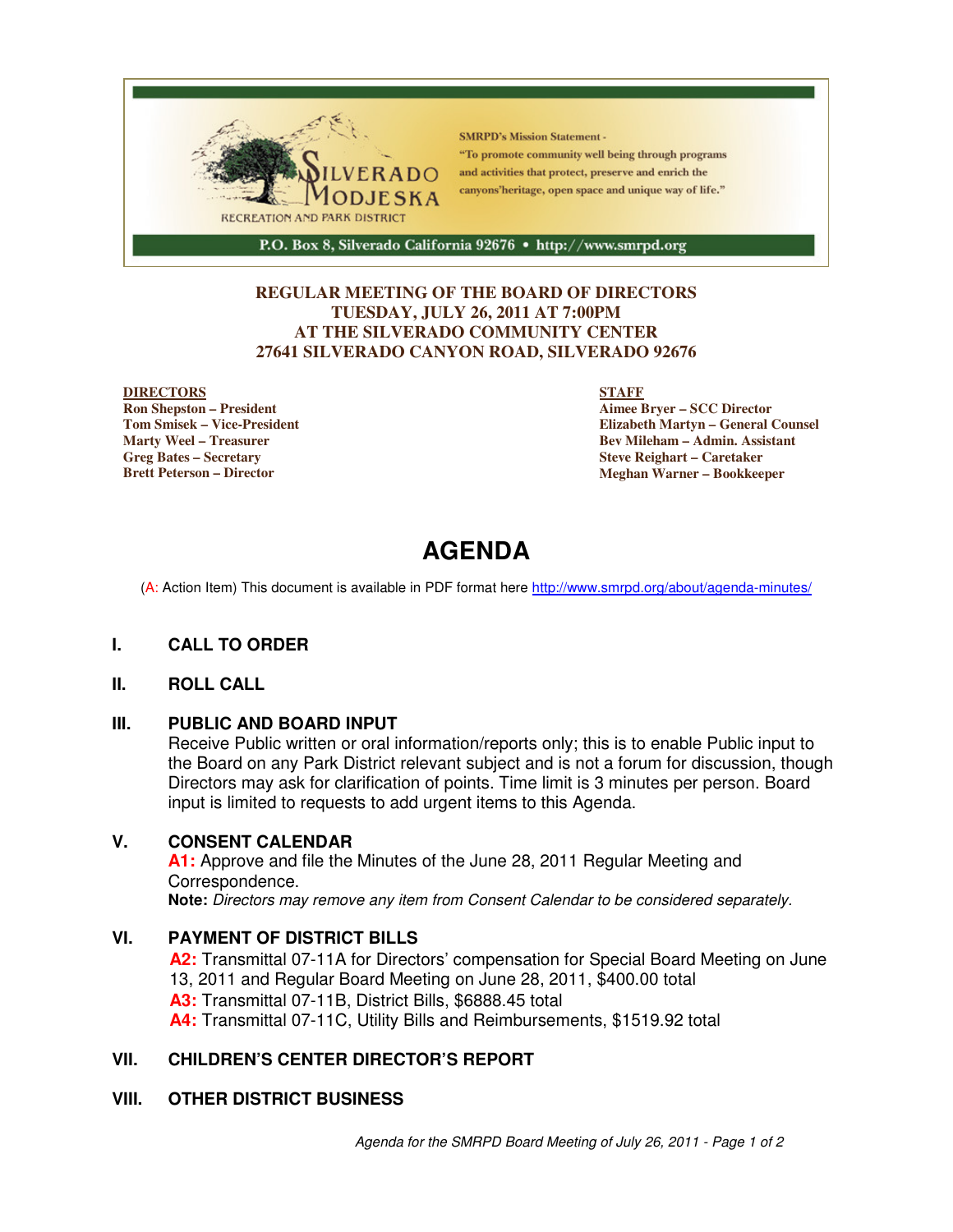- (A) Stacy Yoga
- (B) Linda May Contract
- (C) CalEMA/FEMA Update Greg Bates
- (D) All Canyon's Clean Up
- (E) Letter of interest to Environmental Oversight Committee
- (F) Measure M Acquisitions Draft Management Plan
- (G) **DIRECTOR'S COMMENTS: Pursuant to Government Code §54954.2** members of the Board of Directors or Staff may ask questions for clarification, make brief announcements, make brief reports on their activities. The Board or a Board member may provide a reference to Staff or other resources for factual information, request Staff to report back at a subsequent meeting concerning any matter, or direct that a matter of business be placed on a future Agenda.
	- (1) Director Smisek (2) Director Bates (3) Director Peterson
		- (4) Director Weel (5) Director Shepston

#### **IX. COMMITTEES**

NOTE: There will be no discussion of Committee issues unless agendized below or added to the Agenda by majority vote of the Board in Section III to address issues that require immediate attention for reasons to be explained in the motion to add. Other comments can be made under Director Comments.

#### **STANDING COMMITTEES AND REPRESENTATIVES:**

- (A) **RECREATION** (Peterson)
- (B) **FINANCE** (Weel)
- (C) **PERSONNEL** (Shepston)
- (D) **OPEN SPACE AND TRAILS** (Peterson, Bates)
- (E) **FACILITIES MAINTENANCE AND SAFETY** (Weel, Peterson)

#### **AD HOC COMMITTEES & REPRESENTATIVES:**

- (F) **ISDOC REPRESENTATIVE (**Shepston)
- (G) **PRESERVATION & RESTORATION** (Smisek)
- (H) **COMMUNICATIONS & DISTRICT OUTREACH** (Smisek)
- (I) **SILVERADO CHILDREN'S CENTER** (Weel) **Children's Center Advisory Committee** (Weel, Bryer) (Public Members: Dawn Lynch, Julia Jones-Tester, Deborah Johnson)

#### **X. ADJOURNMENT**

The next regular meeting of the Board of Directors will be at the Silverado Community Center, 27641 Silverado Canyon Road at 7:00 PM on August 23, 2011.

Materials related to an item on this agenda submitted after distribution of the agenda packet are either available for public inspection at the Silverado Library, or posted on the SMRPD website at http://www.smrpd.org/about/agenda-minutes/. Materials prepared by SMRPD will be available at the meeting, those provided by others after the meeting.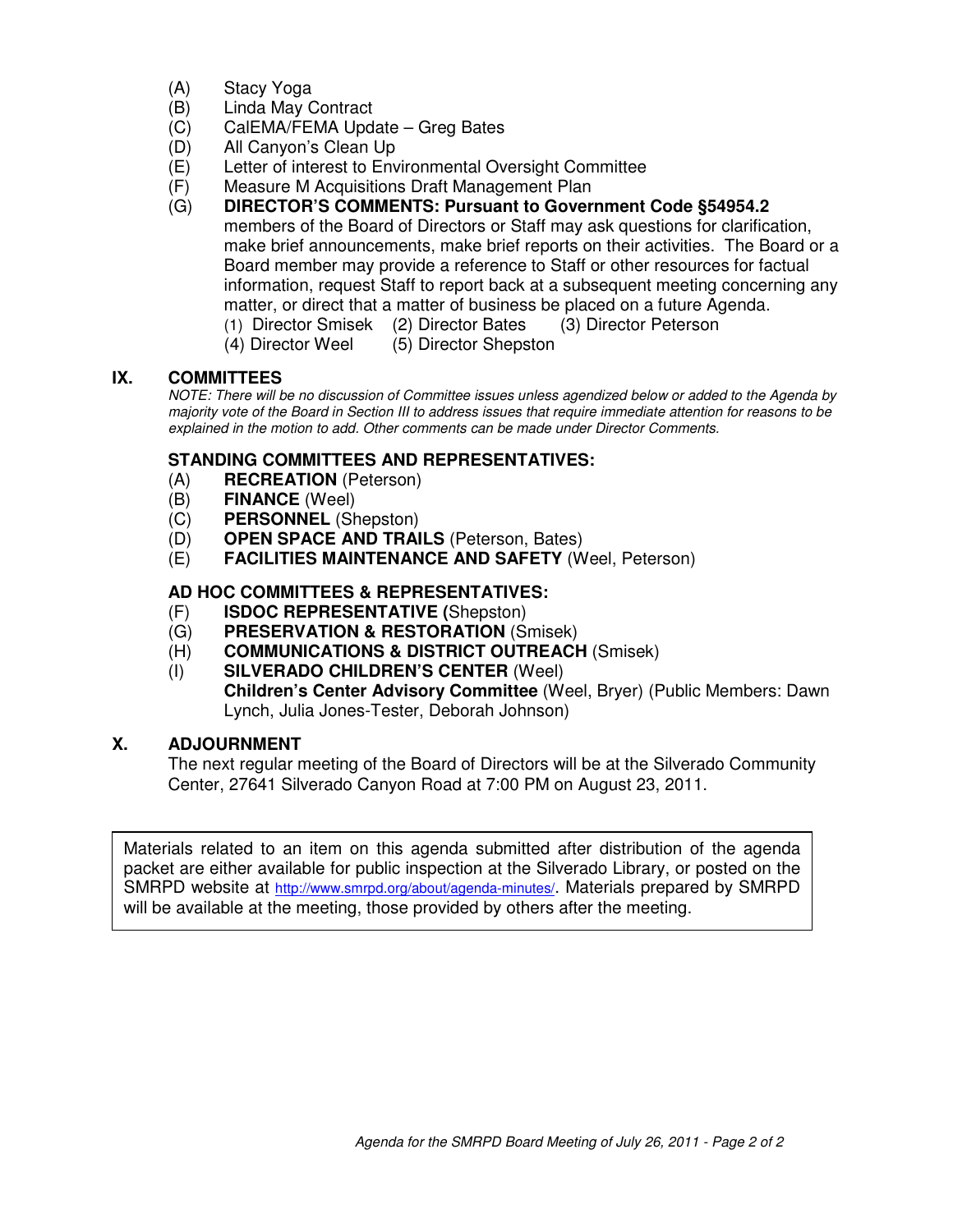#### **LOCALLY GOVERNED DISTRICT LATE: 07/21/11 CLAIMS TRANSMITTED FOR PAYMENT REPORT 07-11A**

Sil-Mod Rec. and Parks Dist. THE COUNTY AUDITOR IS AUTHORIZED TO PO Box 8 DRAW THIS CHECK FROM Silverado, CA 92676 **FUND: 728 BUDGET CONTROL: 728** 

| PAYEE NAME AND ADDRESS<br>SOCIAL SECURITY /TAX ID                                                | <b>DATE</b><br><b>INVOICE#</b> | <b>DEPT</b><br><b>V700</b> | <b>OBJT</b><br>REV/<br><b>BS ACCT</b> | <b>UNIT</b><br>900 |                      | <b>AMOUNT</b>                      | <b>AC'S USE ONLY</b><br>DOC NUMBER | SC |
|--------------------------------------------------------------------------------------------------|--------------------------------|----------------------------|---------------------------------------|--------------------|----------------------|------------------------------------|------------------------------------|----|
| <b>VC-4415</b><br><b>Brett Peterson</b><br>P.O. Box 613<br>Silverado, CA 92676                   | 6/13/2011<br>6/28/2011         | <b>V700</b><br><b>V700</b> | 0100<br>0100                          | 900<br>900         | \$<br>\$             | 50.00                              |                                    |    |
| <b>VC-4543</b><br><b>Martin Weel</b><br>28614 Modieska Canyon Road<br>Modjeska, CA 92676         | 6/28/2011                      | <b>V700</b>                | 0100                                  | 900                | \$<br>\$             | 50.00<br>50.00                     | 1099                               |    |
| <b>VC-9989</b><br>Ron Shepston<br>P.O. Box<br>31311 Silverado Canyon Road<br>Silverado, CA 92676 | 6/13/2011<br>6/28/2011         | <b>V700</b><br><b>V700</b> | 0100<br>0100                          | 900<br>900         | \$<br>\$<br>\$       | 50.00<br>50.00<br>50.00            | 1099                               |    |
| <b>VC-9990</b><br><b>Greg Bates</b><br>28100 Modjeska Canyon Road<br>Modjeska, CA 92676          | 6/13/2011<br>6/28/2011         | <b>V700</b><br><b>V700</b> | 0100<br>0100                          | 900<br>900         | \$<br>\$<br>\$       | 100.00<br>50.00<br>50.00           | 1099                               |    |
| <b>VC-1539</b><br><b>Tom Smisek</b><br>P.O. Box 374<br>Silverado, CA 92676                       | 6/13/2011<br>6/28/2011         | <b>V700</b><br><b>V700</b> | 0100<br>0100                          | 900<br>900         | \$<br>\$<br>\$<br>\$ | 100.00<br>50.00<br>50.00<br>100.00 | 1099<br>1099                       |    |
|                                                                                                  |                                |                            |                                       |                    |                      |                                    |                                    |    |

The claims listed above totaling **\$400.00** of the Board of Directors of this District and I certify that the payees named who are described in Government Code Section 3101 have taken an oath or affirmation required by Government Code Section 3102. are approved for payment pursuant to an order entered in the Minutes

\_\_\_\_\_\_\_\_\_\_\_\_\_\_\_\_\_\_\_\_\_\_\_\_\_\_\_\_\_\_ \_\_\_\_\_\_\_\_\_\_\_\_\_\_\_\_\_\_\_\_\_\_\_\_\_\_\_\_\_\_\_\_\_ \_\_\_\_\_\_\_\_\_\_\_\_\_\_\_\_\_\_\_\_\_\_\_\_\_\_\_\_\_\_\_\_\_\_

APPROVED BY COUNTERSIGNED BY ATTESTED AND/OR COUNTERSIGNED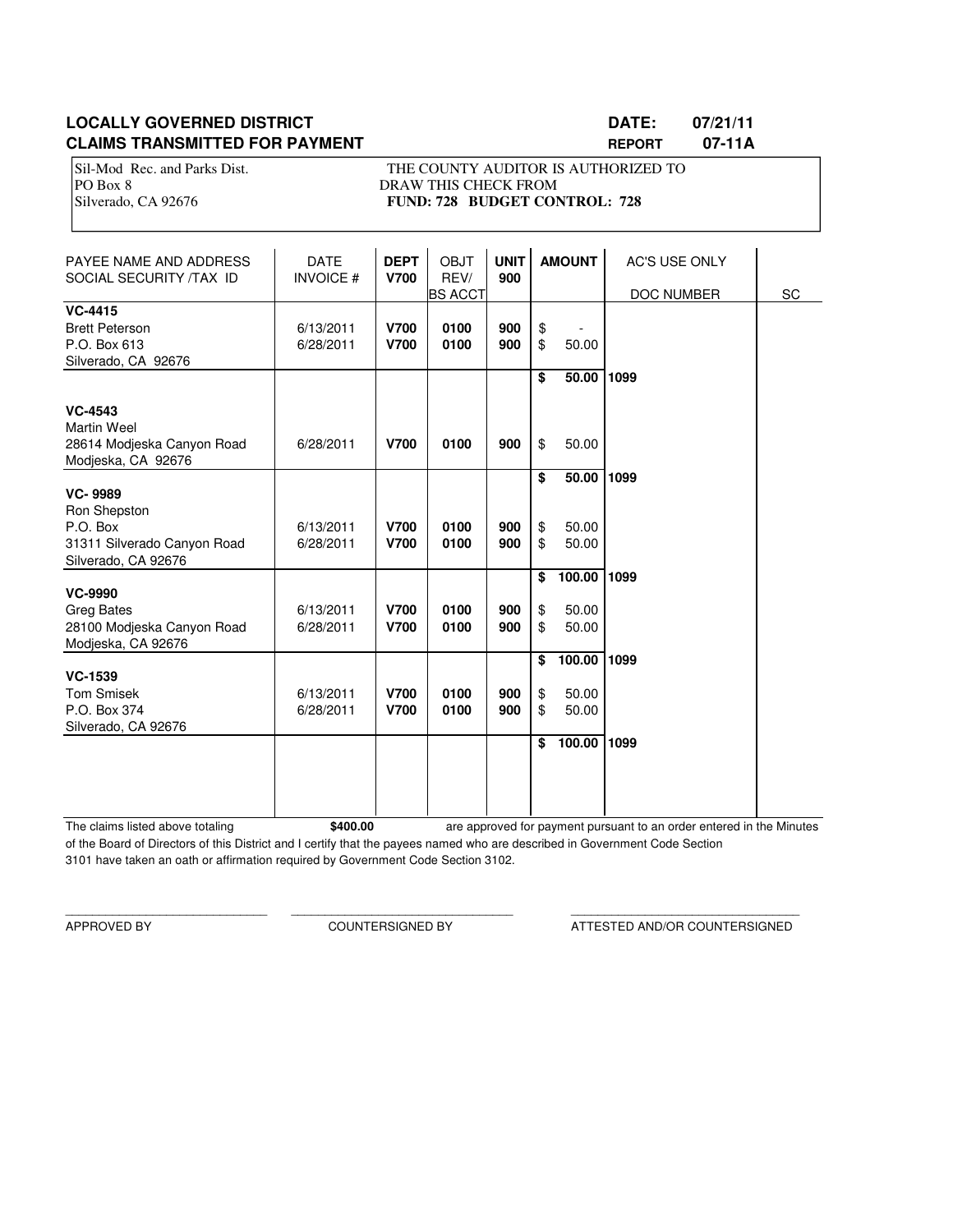| <b>LOCALLY GOVERNED DISTRICT</b>      | <b>DATE</b>           | 7/21/2011 |
|---------------------------------------|-----------------------|-----------|
| <b>CLAIMS TRANSMITTED FOR PAYMENT</b> | <b>REPORT</b><br>$ -$ | 07-11B    |

# Sil-Mod Rec. and Parks Dist. THE COUNTY AUDITOR IS AUTHORIZED TO

| P.O.Box 8<br>Silverado, CA 92676                                                           | DRAW THIS CHECK FROM FUND: 728 BUDGET CONTROL: 728 |                            |                     |                    |                        |                      |    |
|--------------------------------------------------------------------------------------------|----------------------------------------------------|----------------------------|---------------------|--------------------|------------------------|----------------------|----|
| PAYEE NAME AND ADDRESS<br>SOCIAL SECURITY /TAX ID                                          | DATE<br><b>INVOICE#</b>                            | <b>DEPT</b><br><b>V700</b> | <b>OBJT</b><br>REV/ | <b>UNIT</b><br>900 | <b>AMOUNT</b>          | <b>AC'S USE ONLY</b> |    |
|                                                                                            |                                                    |                            | <b>BS ACCT</b>      |                    |                        | DOC NUMBER           | SC |
|                                                                                            | INVOICE #CS7980                                    | <b>V700</b>                | 1400                | 900                | \$175.00               |                      |    |
| <b>VC-2027</b>                                                                             | INVOICE #9808                                      | <b>V700</b>                | 1400                | 900                | \$340.00               |                      |    |
| COOKSMITH LANDSCAPING                                                                      | INVOICE #9881                                      | <b>V700</b>                | 1400                | 900                | \$11.00                |                      |    |
| 630 N. TUSTIN AVE #1518                                                                    | INVOICE #9792                                      | <b>V700</b>                | 1400                | 900                | \$235.00               |                      |    |
| ORANGE, CA 92867                                                                           | INVOICE #9869                                      | <b>V700</b>                | 1400                | 900                | \$11.00                |                      |    |
|                                                                                            |                                                    |                            |                     |                    | \$772.00               |                      |    |
| <b>VC-2760</b><br><b>MEGHAN WARNER</b><br>P.O. BOX 177<br>SILVERADO, CA 92676              | INVOICE #11-90                                     | <b>V700</b>                | 1900                | 900                | \$250.00               |                      |    |
|                                                                                            |                                                    |                            |                     |                    | \$250.00 1099          |                      |    |
| <b>VC-4740</b><br>HOME DEPOT<br>PO BOX 183176<br>COLUMBUS, OH 43218                        | INVICE DATED: 07/05/11                             | <b>V700</b>                | 1400                | 900                | \$52.95                |                      |    |
|                                                                                            |                                                    |                            |                     |                    | \$52.95 1099           |                      |    |
|                                                                                            |                                                    |                            |                     |                    |                        |                      |    |
| <b>VC-2865</b><br><b>STEVE REIGHART</b><br>27641 SILVERADO CYN ROAD<br>SILVERADO, CA 92676 | INVOICE #3007<br>INVOICE #3008                     | V700<br>V700               | 1900<br>1900        | 900<br>900         | \$1,068.75<br>\$866.25 |                      |    |
|                                                                                            |                                                    |                            |                     |                    | \$1,935.00 1099        |                      |    |
| VC-5036<br>CAPRI<br>6341 AUBURN BLVD, SUITE A<br>CITRUS HEIGHTS, CA 95621                  | INVOICE #1077<br>FY: 07/01/11 - 06/30/12           | <b>V700</b>                | 1100                | 900                | \$3,008.50             |                      |    |
|                                                                                            |                                                    |                            |                     |                    | \$3,008.50             |                      |    |
| VC-<br>CARPD<br>P.O. BOX 22671<br>SACRAMENTO, CA 95822                                     | 2011-2012 DUES                                     | <b>V700</b>                | 1600                | 900                | \$370.00               |                      |    |
|                                                                                            |                                                    |                            |                     |                    | \$370.00               |                      |    |
| <b>VC-7210</b><br>COUNTY OF ORANGE<br>P.O. BOX 4005<br>SANTA ANA, CA 92702                 | 2011-2012 LAFCO COSTS<br>INVOICE #GA-00161         | <b>V700</b>                | 1600                | 900                | \$500.00               |                      |    |
|                                                                                            |                                                    |                            |                     |                    | \$500.00               |                      |    |
|                                                                                            |                                                    |                            |                     |                    |                        |                      |    |
|                                                                                            |                                                    |                            |                     |                    |                        |                      |    |
|                                                                                            |                                                    |                            |                     |                    |                        |                      |    |
|                                                                                            |                                                    |                            |                     |                    |                        |                      |    |
|                                                                                            |                                                    |                            |                     |                    |                        |                      |    |
|                                                                                            |                                                    |                            |                     |                    |                        |                      |    |

The claims listed above totaling **1998** are approved for payment pursuant to an order entered in the Minutes

of the Board of Directors of this District and I certify that the payees named who are described in Government Code Section 3101 have taken an oath or affirmation required by Government Code Section 3102.

APPROVED BY COUNTERSIGNED BY ATTESTED AND/OR COUNTERSIGNED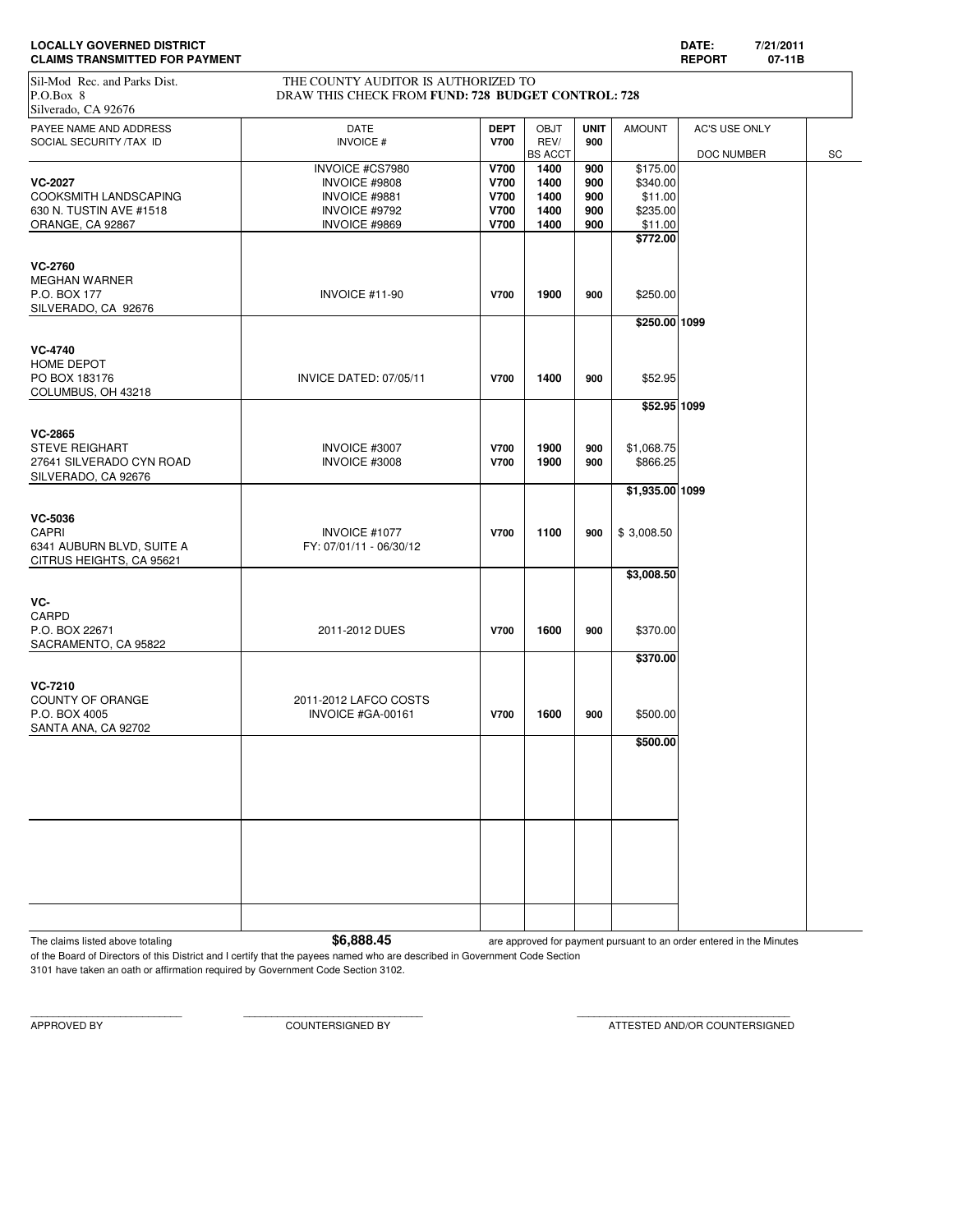# **LOCALLY GOVERNED DISTRICT DATE: 07/21/11**

**CLAIMS TRANSMITTED FOR PAYMENT REPORT 07-11C** PAYEE NAME AND ADDRESS **DATE DEP** OBJT **UNIT** AMOUNT AC'S USE ONLY SOCIAL SECURITY /TAX ID **INVOICE # V700** REV/ **900 REV/ 900 BS** ACCT DOC NUMBER SC **REIMBURSEMENT OF CHECK #1858 VC-1672 PAID TO: JANI-KING**<br>
SMRPD (BofA Account) **PAID TO: JANI-KING** SMRPD (BofA Account) **INVOICE #LAX07110472 V700** 1400 900 \$212.31<br>P O Box 8 **INVOICE #LAX07110464 V700** 1400 900 \$221.49 P.O. Box 8 **INVOICE #LAX07110464 V700** 1400 | 900 | \$221.49 Silverado, CA 92676 **\$433.80 VC-1672 REIMBURSEMENT OF CHECK #1859**<br> **RAID TO: WASTE MANAGEMENT** SMRPD (BofA Account) **PAID TO: WASTE MANAGEMENT**<br>P.O. Box 8 **PAID TO: WASTE MANAGEMENT**<br>INVOICE #0057970-288 P.O. Box 8 INVOICE #0057970-2884-1 **V700 2800 900** \$209.90 Silverado, CA 92676 **\$209.90 REIMBURSEMENT OF CHECK #1860 VC-1672 PAID TO: IRWD** SMRPD (BofA Account) **METER #55418830 05/21/11 V700 2800** 900 \$62.31<br>P.O. Box 8 62.31  $METER #51441202 05/21/11$ Silverado, CA 92676 **\$111.77 REIMBURSEMENT OF DEBITS VC-1672 PAID TO: SCE** SMRPD (BofA Account)  $ACCOUNT$  #2-25-699-8121 07/14/11 **V700** 2800 900 \$83.85<br>P.O. Box 8 900 \$601.45 ACCOUNT #2-32-988-1767 07/12/11 **V700** 2800 900 \$601.45 Silverado, CA 92676 **\$685.30 REIMBURSEMENT OF DEBITS VC-1672 PAID TO: AT&T** SMRPD (BofA Account) 2010/11/2700 702 900 \$45.08<br>P.O. Box 8 702 900 \$34.07 P.O. Box 8 714-649-2428 07/10/11 **V700 702 900** \$34.07 Silverado, CA 92676 **\$79.15** Sil-Mod Rec. and Parks Dist. THE COUNTY AUDITOR IS AUTHORIZED TO P.O.Box 8 DRAW THIS CHECK FROM **FUND: 728 BUDGET CONTROL: 728** Silverado, CA 92676

The claims listed above totaling **\$1,519.92** 

are approved for payment pursuant to an order entered in the Minutes

of the Board of Directors of this District and I certify that the payees named who are described in Government Code Section 3101 have taken an oath or affirmation required by Government Code Section 3102.

APPROVED BY COUNTERSIGNED BY ATTESTED AND/OR COUNTERSIGNED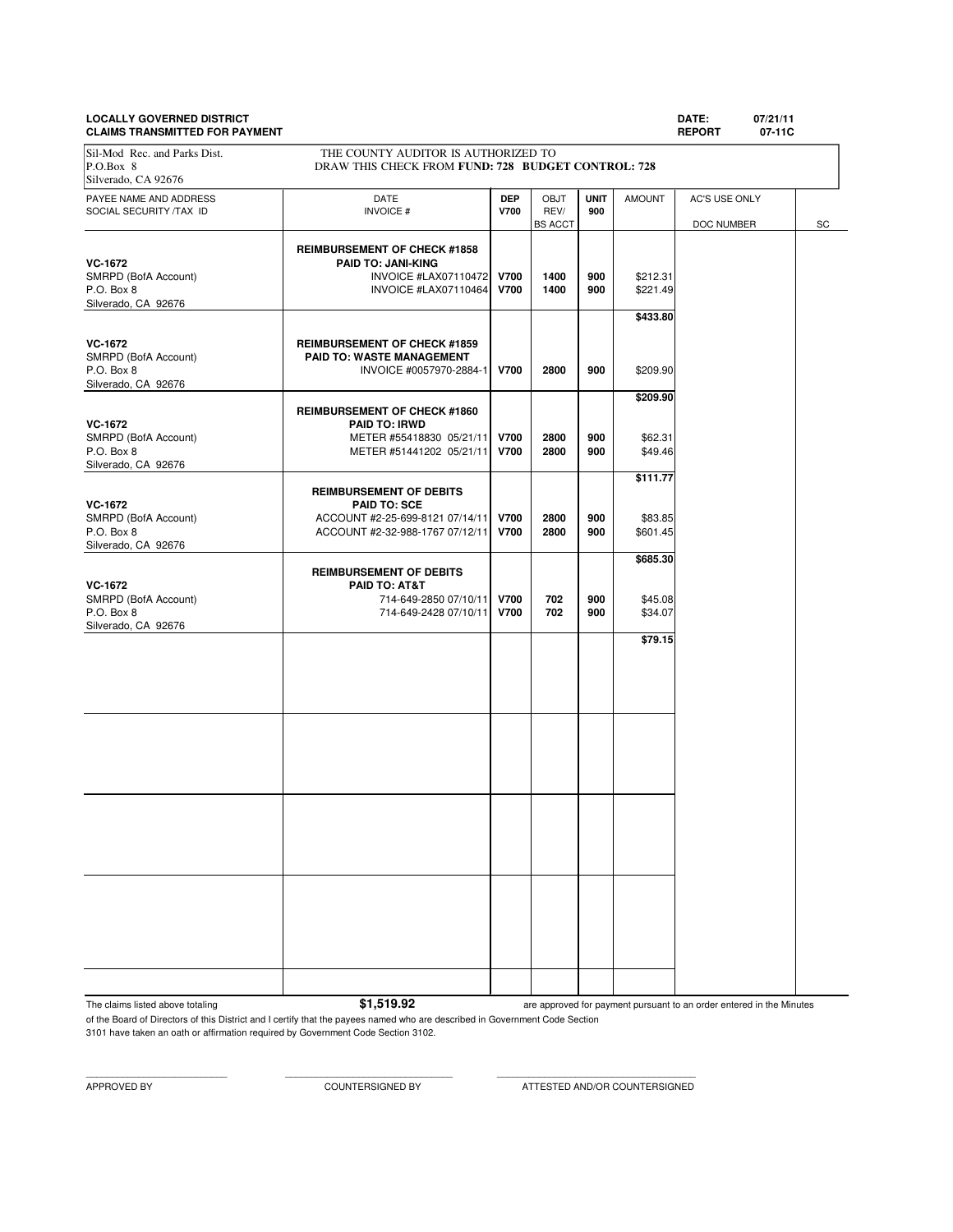

**SMRPD's Mission Statement -**"To promote community well being through programs and activities that protect, preserve and enrich the canyons'heritage, open space and unique way of life."

P.O. Box 8, Silverado California 92676 · http://www.smrpd.org

#### MINUTES OF THE REGULAR MEETING OF THE BOARD OF DIRECTORS

#### TUESDAY JUNE 28, 2011 AT 7:00 PM

#### AT THE SILVERADO COMMUNITY CENTER

#### 27641 SILVERADO CANYON ROAD, SILVERADO 92676

| <b>DIRECTORS</b>                 | <b>STAFF</b>                       |
|----------------------------------|------------------------------------|
| Ron Shepston - President         | Aimee Bryer - Scc Director         |
| Tom Smisek - Vice President      | Elizabeth Martyn - General Counsel |
| Greg Bates – Secretary           | Bev Mileham - Admin. Assistant     |
| Marty Weel - Treasurer           | Steve Reighart - Caretaker         |
| <b>Brett Peterson - Director</b> | Meghan Warner - Bookkeeper         |

## MINUTES

(A: Action Item) This document is available in PDF format at http://www.smrpd.org

#### **CALL TO ORDER**

The meeting was called to order at 7:05 PM by Director Shepston, who acted as chairperson.

#### **ROLL CALL**

All Directors present. Caretaker Steve Reighart, Silverado Children's Center Aimee Bryer, and Admin. Assist. Bev Mileham

#### **PUBLIC ATTENDANCE**

Debbie Seltzer, Rick Schultz, Kristine Putt, Lisa Collins, Deanna Craig, Monica Edwards, Dick Ertman, Carl Reinhart, Mary Schriber, Mike Boeck, Harrold Rodgers, Corey Schlom, Wendy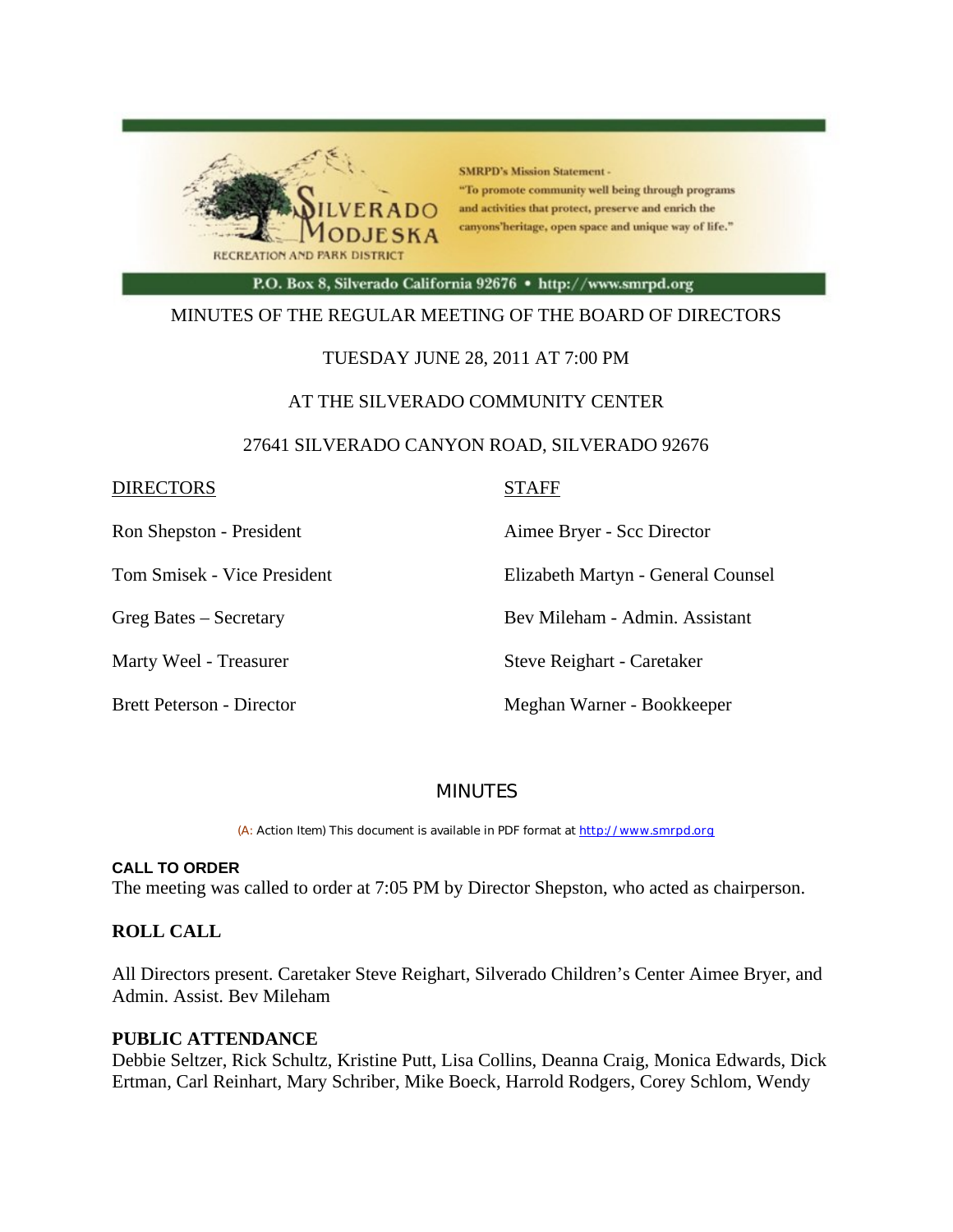Hayter, Alice Phillips, Stacey Parker, Bob Click, Nancy Nichols, Meghan Warner, Andrew Naranjo, Natalie Kustich, John Covas, Scott Breeden, Judy T. Myers

#### **PUBLIC AND BOARD INPUT ON NON-AGENDIZED ITEMS**

The Board accepted Mesco's bid for the work needed to be done at the Silverado Community Center, due to the mudslides that took place in December. Rick Scholtz's company was not chosen he came to the meeting and wanted to know why Mesco was chosen over his company. The Board said because Mesco was able to begin the project sooner, and they felt Mesco was a good choice for the project.

#### **CONSENT CALENDAR**

**1ST ACTION: Director Smisek made a motion to accept and approve the Minutes of the May 24, 2011 and the Special Board Meeting of June 13, 2011. Director Bates seconded. Unanimously approved.**

#### **PAYMENT OF DISTRICT BILLS**

2nd ACTION: Director Smisek made a motion to approve payment of Transmittal 06-11A for Directors compensation for the Board Meeting of May 24th, 2011, \$200 total. Director Bates seconded. Unanimously approved

**3rd ACTION: Director Bates made a motion to approve payment of Transmittal 06-11B for District Bills, \$1055.85 total. Director Smisek seconded, unanimously approved.**

**4th ACTION Director Bates made a motion to approve payment of Transmittal 06-11C, Utility Bills and Reimbursements, \$1,314.42 total. Director Smisek seconded, unanimously approved.**

#### **CHILDRENS CENTER DIRECTORS REPORT**

Director Aimee Bryer gave the Directors the Children's Center financials to review.

MsBryer is working on getting the word out in many creative ways to advertise the Children's Center. Fall registration has begun. there are 12, preschoolers, 8 school agers and 2 Kindergartner's registered so far.

The staff had been going over Safety issues, in-service reviews and organizing classrooms.

The Advisory Committee have been meeting and discussing new ideas.

MsBryer has been working on an NAEYC Accreditation School Scholarship and is preparing for their site visit probably in the Fall.

Director Smisek asked about the drivers license for the van. Ms. Bryer said she was putting together a manual for it. Background checks are taking place, and she is working on a CDL.

## **OTHER DISTRICT BUSINESS**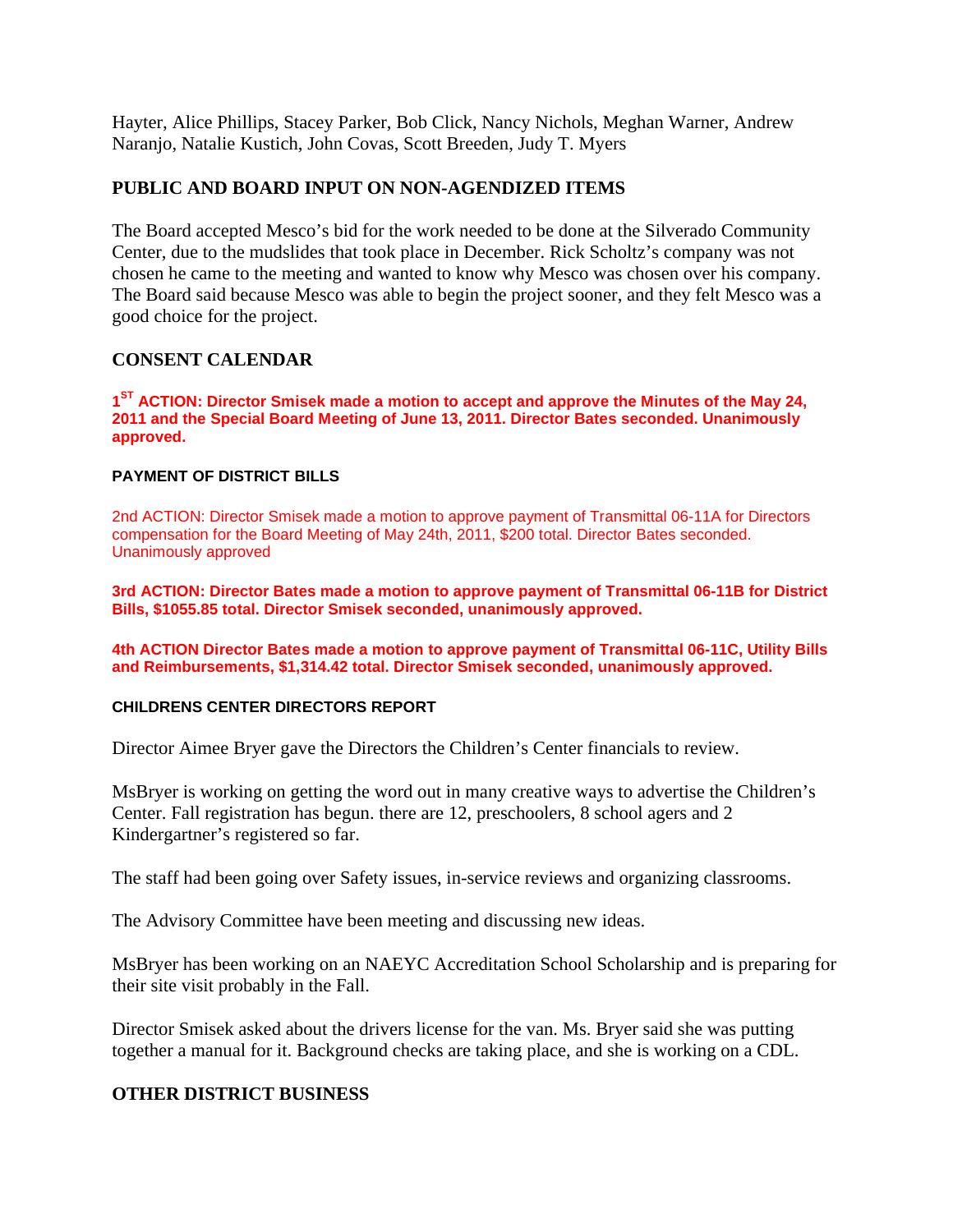## **( A )**

The request for a CalEMA/FEMA extension was granted.

CalEMA/FEMA will pay for part of the mudslide damage done at the Silverado Community Center, Capri will pay for another part and the District will pay a small percentage. The project needs to be complete before August in order to protect the endangered Arroyo Toad. Steven Reighart talked with Fish and Wildlife services, they will send a letter stating when the safest time to do the project will be. Director Weel is helping also.

Director Bates is working on acquiring the bids for the Caretakers mobile home, Bob Hunt has documents that will help with the process.

## **( C )**

Director Sheptston discussed possibly starting a District Operations Restructure ad hoc group for District restructure committee exploration. The Board would have the final say and vote for any suggestions given by the committee.

#### **( D )**

Director Shepston asked the Board to consider hiring Mike Boeck as a consultant to help with the Measure M planning, he would be hired to write a letter with a plan to OCTA and would help with the plans to manage the land if it is granted, as well as other projects. Director Bates said they should wait until the July 18 court case is over. The public was concerned about the, up to \$2000 a month that would be paid to Mr. Boeck, would the district Budget allow for it? It was suggested that they seek volunteers, Director Bates said he had already tried with no luck.

The public wants the chance to try out for the job so Director Shepston will put together a job description position letter with the key tasks that would help to qualify an individual for the job. The letter will be made available at the next Regular Board Meeting.

## **DIRECTORS COMMENTS**

Director Peterson received Professional skateboard ramps from Etnie Co. that were donated to the District and will be installed in both Modjeska and Silverado Parks. The donation includes ramps, 2 quarter pipes and 2 rails.

Director Peterson spoke to Capri, they require a Resolution vote, and an Architects help.

Director Peterson wants to lead Hiking and Biking in the next Recreation Brochure

Director Bates said their was no shape requirements needed in the districts Logo contest.

Director Bates wants to lead equestrian rides in the next Recreation Brochure.